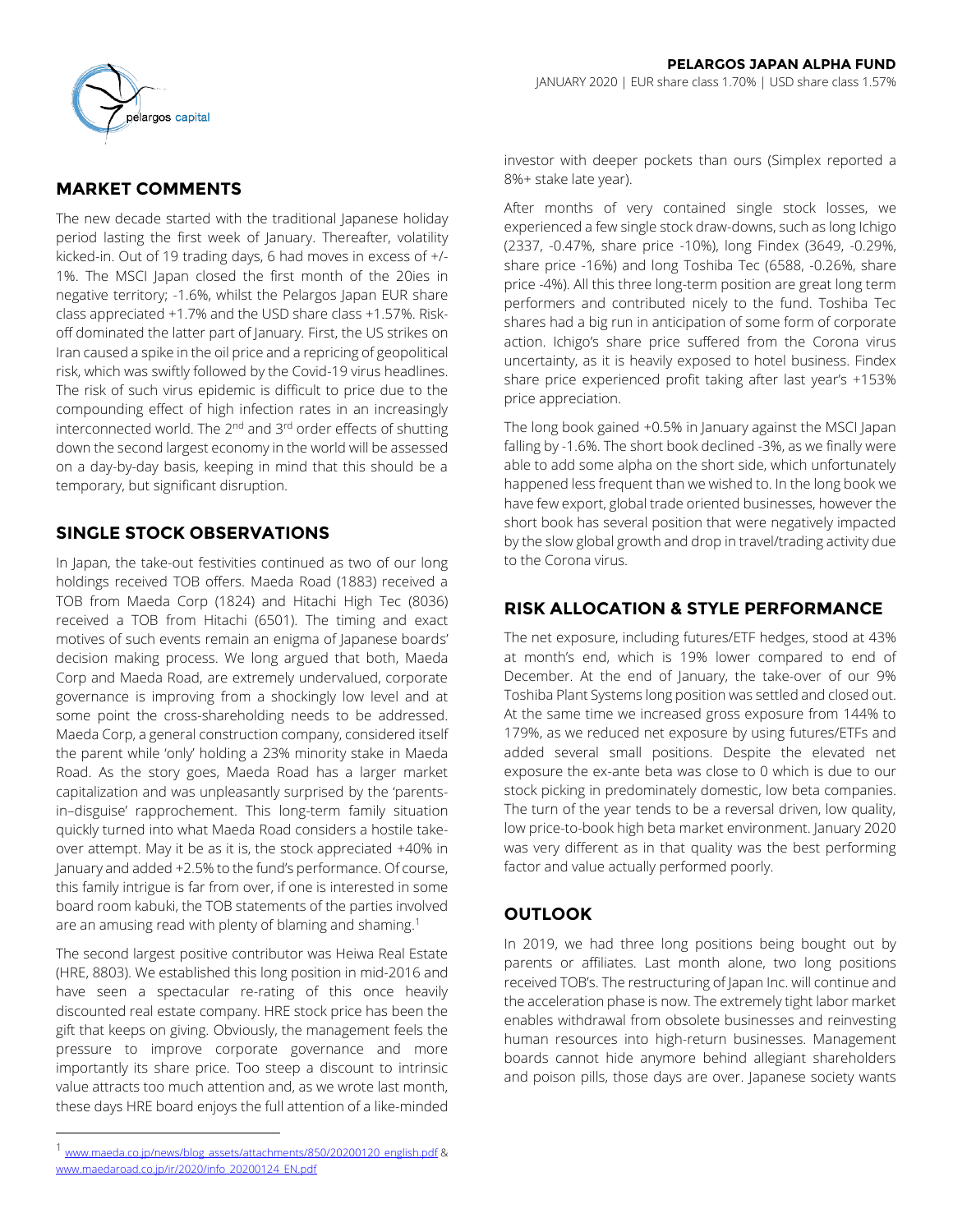

change and finally embraced the notion that activists have social utility and should be considered a good thing …. at last.

## **FUND CHARTS AND FACTS**



#### TOP 5 GROSS POSITIONS

| Maeda Road Const |
|------------------|
| Toshiba Tec Corp |
| Hitachi Capital  |
| Sysmex Corp      |
| Heiwa Real Estat |

#### TOP 5 MOVERS

| Maeda Road Const | 2.49% |
|------------------|-------|
| Heiwa Real Estat | 0.33% |
| Shiseido         | 0.18% |
| Softbank Corp    | 0.16% |
| Kawasaki Kisen   | 0.16% |

#### **TOP 5 SHAKERS**

| Ichigo Group      | $-0.47%$ |
|-------------------|----------|
| Findex Inc.       | -0.79%   |
| Toshiba Tec Corp  | $-0.26%$ |
| Ichigo Hotel Reit | $-0.20%$ |
| Nihon M&a Center  | $-0.16%$ |

### **FUND FACTOR**

|                        | Long | Short  |
|------------------------|------|--------|
| Price to Earnings (PE) | 17.9 | 21.9   |
| EV/EBITDA              | 10.7 | 12.3   |
| Price to Book (PB)     | 2.2  | 24     |
| Dividend Yield         | 2.3  | 1.9    |
| EV/IC                  | 1.4  | 71     |
| 1 month momentum       | 2.8  | $-5.0$ |
| 12-1 month momentum    | 34.6 | 47     |
|                        |      |        |

### **FUND PERFORMANCE\***

|                                                          | 115D <sub>2</sub> | EUR*         |  |
|----------------------------------------------------------|-------------------|--------------|--|
| Month to date performance                                | 1 57%             | 1.70%        |  |
| Year to date performance                                 | 157%              | 170%         |  |
| Inception to date performance                            |                   | 9.06% 59.37% |  |
| *based on share class B EUR. ^based on share class C USD |                   |              |  |

### **FUND FACTS\***

| Fund size in min EUR | 131.25 |
|----------------------|--------|
| Fund size in mln USD | 14545  |
| Firm size in min EUR | 131.25 |
| Firm size in min USD | 145.45 |

#### **RISK STATISTICS**

| Net Exposure                              | 43%     |
|-------------------------------------------|---------|
| Gross Exposure                            | 179%    |
| Volatility (ex-ante; 3 months daily data) | 9.5%    |
| Beta (ex-ante)                            | 0.08    |
| Sharpe Ratio                              | 0.61    |
| Sortino Ratio                             | 1.06    |
| Sterling Ratio                            | 0.49    |
| Max Drawdown (monthly)                    | $-8.4%$ |
| Annualized Return                         | 4 1 %   |

#### **SECTOR EXPOSURES (IN PERCENT)**

|                            | Long | short    | ğ               | Ğros |
|----------------------------|------|----------|-----------------|------|
| Consumer Discretionary     | 11   | -5       | 6               | 16   |
| Consumer Staples           | 2    | $-12$    | $-10$           | 14   |
| Energy                     | 0    | O        | 0               | 0    |
| Financials                 | 8    | O        | 8               | 8    |
| <b>Health Care</b>         | 8    | $\Omega$ | 8               | 8    |
| Industrials                | 35   | $-12$    | 24              | 47   |
| Information Technology     | 15   | O        | 15 <sub>1</sub> | 15   |
| Materials                  | б    | O        | 6               | 6    |
| Real Estate                | 17   | -3       | 14              | 20   |
| Telecommunication Services | 2    | -6       | -4              |      |
| Utilities                  | б    |          | 6               |      |

#### **GENERAL STATISTICS**

| % Return long book    | 0.50%      |
|-----------------------|------------|
| % Return short book   | $-3.00%$   |
| # Long stocks         | 63         |
| # Short stocks        | 34         |
| % Long stocks 1       | 38%        |
| % Short stocks [      | 59%        |
| # Up days / Down days | 9/13       |
| Turnover as % NAV     | <b>RQ%</b> |